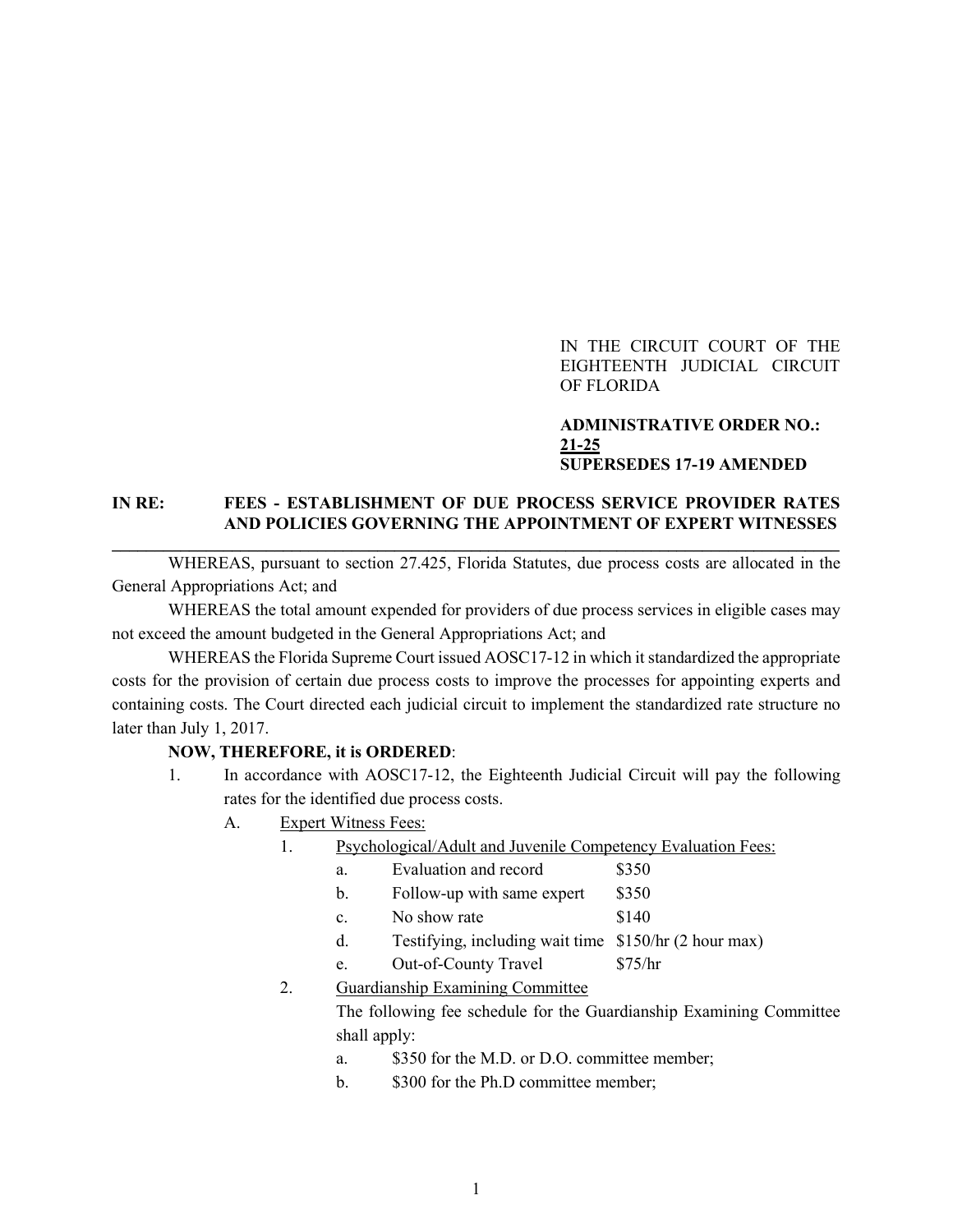- c. \$250 for the ARNP, RN, MSW, LPN, LCSW or Lay Person committee member
- 3. Developmental Disability Examining Committee The following fee schedule for the Developmental Disability Examining Committee shall apply:
	- a. \$350 for the physician committee member;
	- b.  $$250$  for other committee members
- B. Court Reporter Fees
	- 1. Brevard County:

|    | a. | Appearance Fees:                                               |                                                             |                                         |                  |        |  |  |
|----|----|----------------------------------------------------------------|-------------------------------------------------------------|-----------------------------------------|------------------|--------|--|--|
|    |    |                                                                | <b>Standard Reporting</b>                                   | \$30.00/hr                              |                  |        |  |  |
|    |    |                                                                | Weekend/Holiday                                             | \$45.00/hr                              |                  |        |  |  |
|    |    | Real-Time                                                      |                                                             | \$50.00/hr                              |                  |        |  |  |
|    |    | (1-1/2 hour minimum per initial appearance)                    |                                                             |                                         |                  |        |  |  |
|    | b. | Transcripts - Standard:                                        |                                                             |                                         |                  |        |  |  |
|    |    | Original for pleas only (per page)                             |                                                             |                                         | $$3.50/per$ pg   |        |  |  |
|    |    | Original (includes 1 copy/per page)                            |                                                             |                                         | $$4.50/per$ pg   |        |  |  |
|    |    | Additional Original Reprints (per page) \$1.00/per pg          |                                                             |                                         |                  |        |  |  |
|    |    | ASCII DISK (per disk)                                          |                                                             |                                         | \$5.00/disk      |        |  |  |
|    |    |                                                                | E-TRANSCRIPT (per transmission)                             |                                         | \$10.00/transmit |        |  |  |
|    | c. | Transcripts - Expedited:                                       |                                                             |                                         |                  |        |  |  |
|    |    | Delivery on or before the next work day after the order:<br>1. |                                                             |                                         |                  |        |  |  |
|    |    |                                                                |                                                             | Original for pleas only (per page)      |                  | \$6.00 |  |  |
|    |    |                                                                | Original (includes 1 copy/per page)<br>\$7.00               |                                         |                  |        |  |  |
|    |    |                                                                | Additional Original Reprints (per page)<br>\$1.00           |                                         |                  |        |  |  |
|    |    | 2.                                                             | Delivery after one but within three work days of the order: |                                         |                  |        |  |  |
|    |    |                                                                | Original for pleas only (per page)<br>\$4.50                |                                         |                  |        |  |  |
|    |    |                                                                |                                                             | Original (includes 1 copy/per page)     |                  | \$5.50 |  |  |
|    |    |                                                                |                                                             | Additional Original Reprints (per page) |                  | \$1.00 |  |  |
|    | d. | <b>Shipping Expenses:</b>                                      |                                                             |                                         |                  |        |  |  |
|    |    | Actual amount expended.                                        |                                                             |                                         |                  |        |  |  |
| 2. |    | Seminole County:                                               |                                                             |                                         |                  |        |  |  |
|    | a. | <b>Appearance Fees:</b>                                        |                                                             |                                         |                  |        |  |  |
|    |    | \$50.00/hr<br><b>Standard Reporting</b>                        |                                                             |                                         |                  |        |  |  |
|    |    | Weekend/Holiday                                                |                                                             |                                         | \$60.00/hr       |        |  |  |
|    |    | Real-Time                                                      |                                                             | \$60.00/hr                              |                  |        |  |  |
|    |    | No Show/No Notice<br>\$50.00/hr                                |                                                             |                                         |                  |        |  |  |
|    | b. | Transcripts:                                                   |                                                             |                                         |                  |        |  |  |
|    |    | Original (per page)<br>\$4.00                                  |                                                             |                                         |                  |        |  |  |
|    | c. | Daily Copy:                                                    |                                                             |                                         |                  |        |  |  |

Original (per page) \$6.00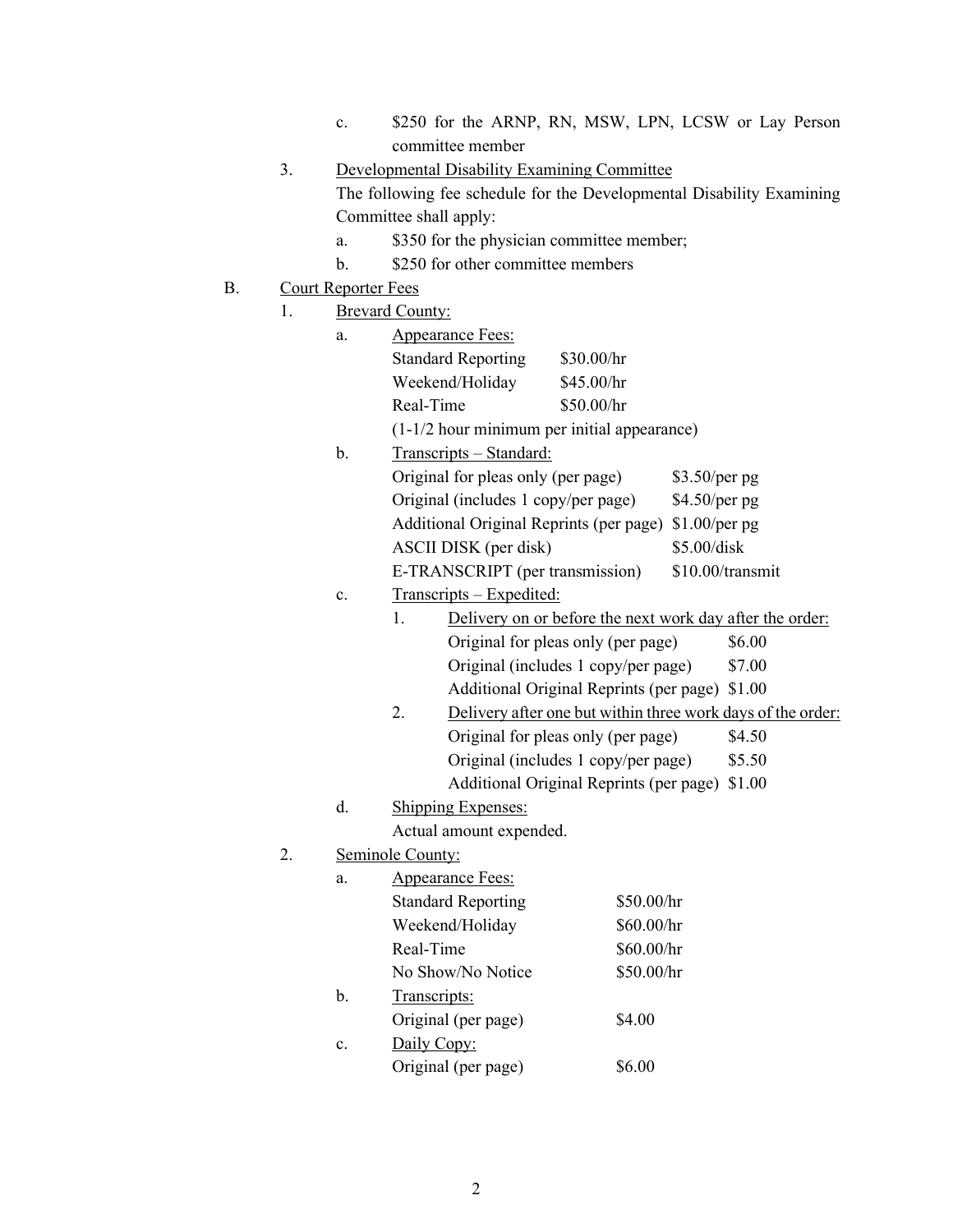| d. | <b>Expedited Copy:</b>       |        |
|----|------------------------------|--------|
|    | Original (per page)          | \$4.50 |
| e. | Other Transcripts/Real-Time: |        |

- Certified daily copy (per page) \$6.00
- f. Shipping:
	- Actual amount expended.
- C. Interpreter Fees:

The following fee schedule is the maximum standard rates for contracted court interpreters. Any requests for payment above these rates must be submitted and approved through Court Administration. Services are paid at a 2-hour minimum with increments of  $\frac{1}{4}$  hour thereafter.

1. Certified Spoken Language Interpreters (per the Florida Rules for

Certification and Regulation of Court Interpreters):

- a. Spanish: \$60/hr
- b. Haitian Creole: \$80/hr
- c. Other Spoken Languages: \$100/hr
- 2. Non-Certified Spoken Language Interpreters:
	- a. Spanish: \$45/hr
	- b. Haitian Creole: \$70/hr
	- c. Other Spoken Languages: \$80/hr
- 3. American Sign Language Interpreters and all other types of interpreters for persons with hearing loss (per the Registry of Interpreters for the Deaf/National Association of the Deaf):
	- a. Certified American Sign Language interpreters: \$70/hr
	- b. Non-Certified American Sign Language interpreters: \$60/hr
- 4. Language Line:
	- a. Spanish: \$0.56 per minute
	- b. Other Spoken Languages: \$0.61 per minute
- 2. The following policies and procedures governing the appointment and payment of expert witness fees are hereby established:
	- A. Orders pursuant to Florida Statute §916.115 (adult competency)
		- 1. When, on written motion by either counsel for the defendant, a *pro se* defendant, or the State Attorney, or upon the Court's own motion, the Court orders an adult competency evaluation pursuant to Florida Statute §916.115(2), **the Court shall select and pay for one expert. If any party objects to the report of the appointed expert, the Court will appoint a second expert at the expense of the objecting party. If the Court requests any additional expert evaluation, the Court shall be responsible for the payment.**
		- 2. When an expert is appointed by the Court pursuant to Florida Statute §916.115(2) to evaluate the competence of the defendant to proceed and the defense also requests that the defendant be examined for sanity at the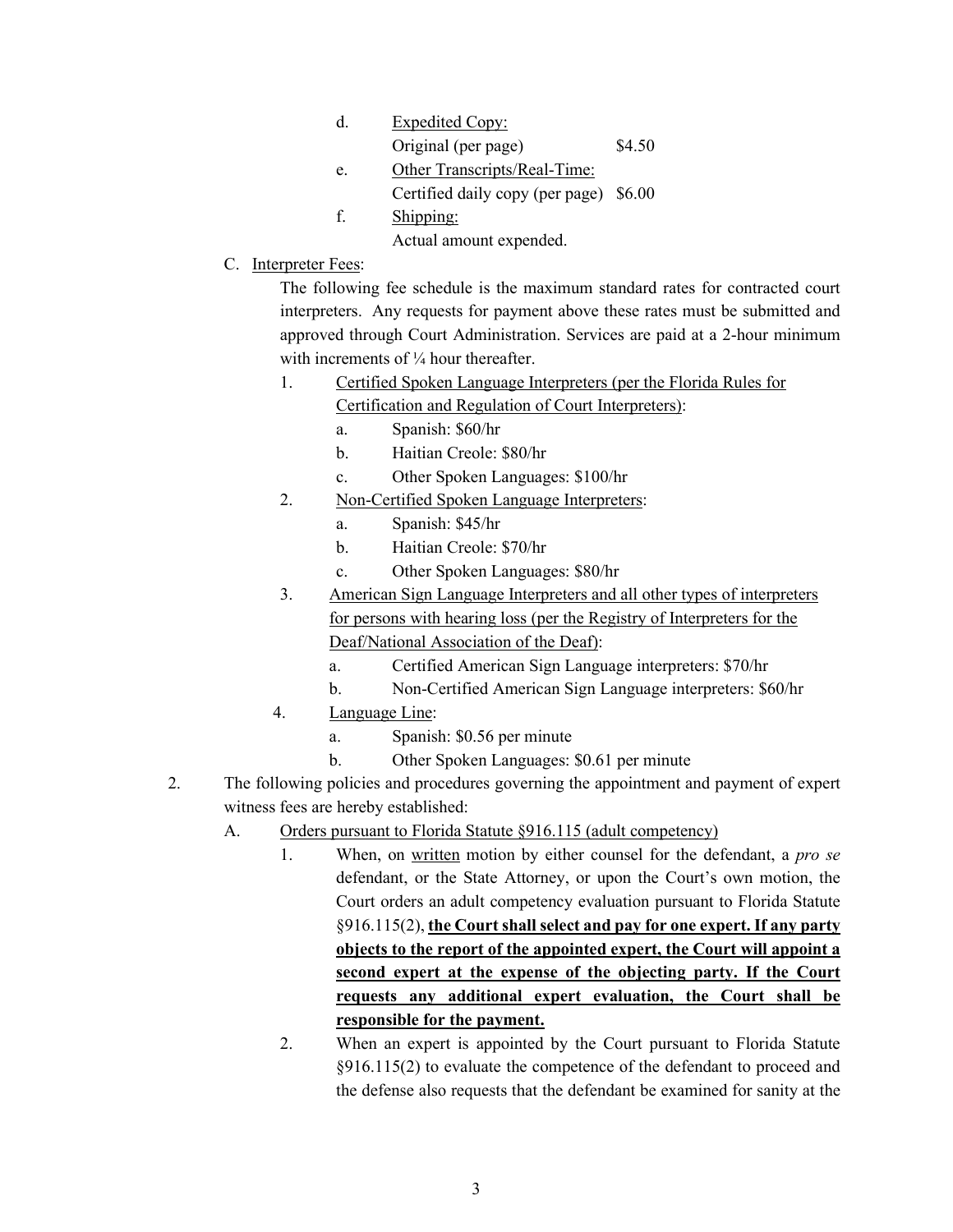time of the offense, the Court will pay only for that portion of the expert's fees relating to the evaluation of competency to proceed at the rate established in this Administrative Order and the defense will be responsible for the sanity portion of said evaluation.

- B. Orders pursuant to Florida Statute §916.301 (adult competency: intellectual disability or autism)
	- 1. When, pursuant to Florida Statute §916.301, the Court orders an adult competency evaluation for a defendant whose suspected mental condition is intellectual disability or autism, the Court shall select and pay for one expert. The Court may order the Agency for Persons with Disabilities to also examine the defendant.
- C. Orders pursuant to Florida Statute §921.137 (intellectual disability)
	- 1. When experts are appointed by the Court to evaluate a defendant or prisoner to determine whether the defendant or prisoner is intellectually disabled and barred from execution, pursuant to Florida Statute §921.137 and Florida Rule of Criminal Procedure 3.203(c)(3), the Court shall select, appoint and pay for the expert.
	- 2. When the State Attorney requests an appointment of an expert under Florida Rule of Criminal Procedure 3.203(c)(2) and an expert is appointed pursuant to Florida Statute §921.137, the State Attorney shall select and pay for the expert.
	- 3. When an expert is otherwise appointed to determine a defendant's or prisoner's intellectual disability as a bar to execution, the Court shall select and pay for the expert(s).
- D. Orders pursuant to Florida Statute §985.19 (juvenile competency)
	- 1. When an evaluation of a juvenile defendant is ordered pursuant to Florida Statute §985.19 to determine if the juvenile defendant is incompetent to proceed due to mental illness, the Court will select, appoint and pay for the expert.
	- 2. When an evaluation of a juvenile defendant is ordered pursuant to Florida Statute §985.19(1)(e) to determine if the juvenile defendant is incompetent to proceed due to intellectual disability, the Agency for Persons with Disabilities shall examine the juvenile in accordance with Florida Rule of Juvenile Procedure 8.095.
- E. Orders pursuant to Family Rule of Procedure 12. 363 and 12.364 and Florida Statute §61.20 (social investigation)
	- 1. When the issue of visitation, parental responsibility, or residential placement of a child is ordered pursuant to Florida Statute 61.20, the court, on motion of any party or the court's own motion, may appoint an expert for an examination, evaluation, testing, or interview of any minor child.
	- 2. When the issue of time-sharing, parental responsibility, ultimate decisionmaking, or a parenting plan for a minor child is in controversy, the court,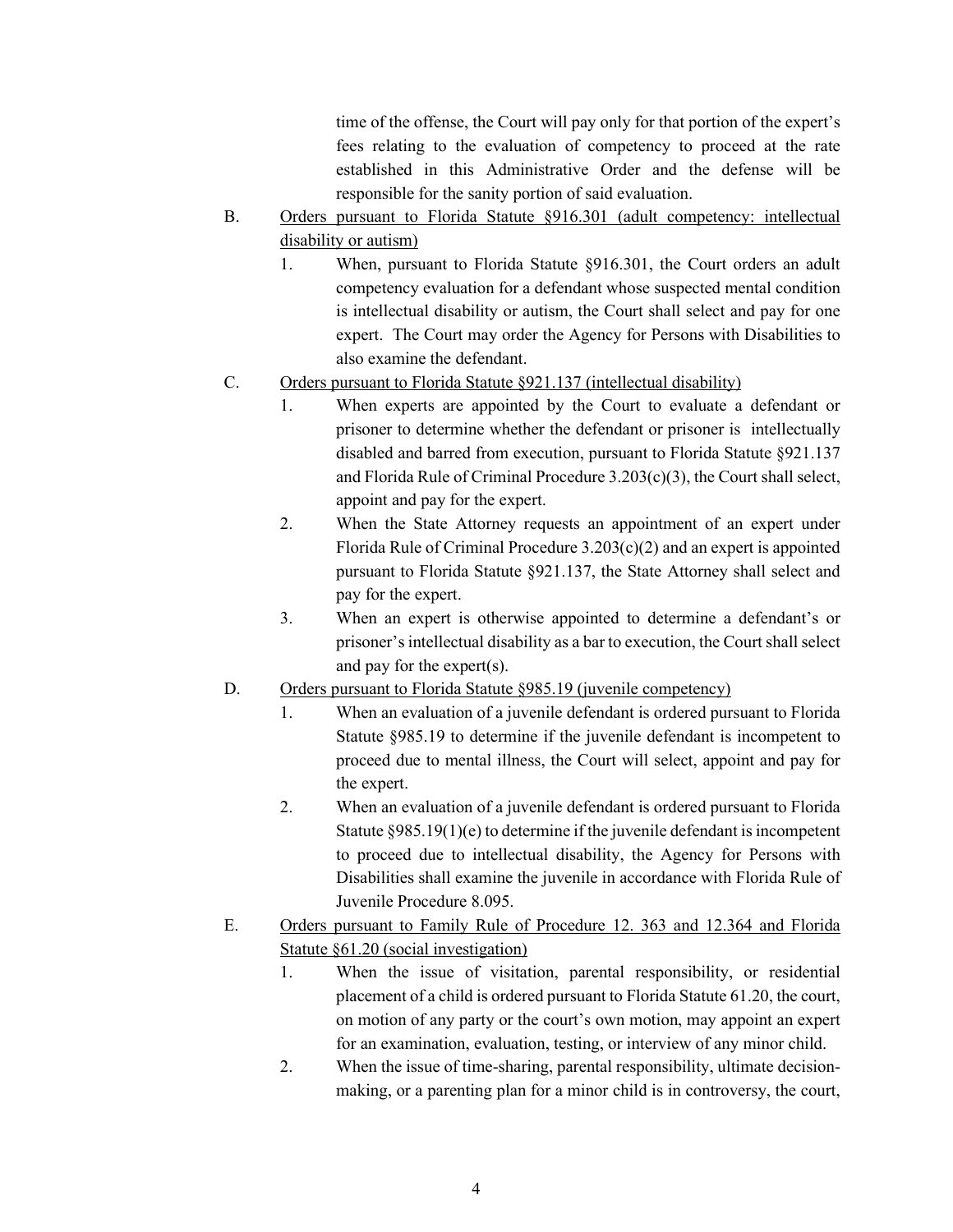on motion of any party or the court's own motion, may appoint an investigator under section 61.20, Florida Statutes*.*

- 3. The parties may agree to appointment of the expert, upon approval of the court. The parties are responsible for payment.
- F. APPOINTMENT OF EXPERTS
	- 1. When an expert is appointed or reappointed by the Court pursuant to Rule of Criminal Procedure 3.212 to perform a periodic evaluation of a defendant who has been found incompetent to proceed or appointed or reappointed by the Court pursuant to Rule of Criminal Procedure 3.213 after an adjudication of not guilty by reason of insanity, the Court shall select and pay for one expert. Provided the same expert is under contract with the Court, the Court will generally reappoint for subsequent evaluations the same expert who performed the last examination of the defendant. On the Court's own motion, or a motion of the State or defense showing good cause, the Court may appoint a new expert by rotation from the list of experts under contract with the Eighteenth Judicial Circuit.
	- 2. Except where an expert is reappointed to do an examination or evaluation, the appointment of an expert by the Court will be by rotation from the list of experts under contract with the Eighteenth Judicial Circuit.
	- 3. Experts retained by the Public Defender or Office of Criminal Conflict and Civil Regional Counsel ("Regional Counsel) pursuant to Florida Statute §29.006 or by the State Attorney pursuant to Florida Statute §29.005, shall be paid from the respective budgets of the Public Defender, Regional Counsel or the State Attorney. An expert retained by court-appointed counsel, by counsel for a defendant who is indigent for costs, or by a defendant who is indigent for costs shall, pursuant to Florida Statute §29.007, be paid by the Justice Administrative Commission. Prior court approval is required for such experts retained pursuant to Florida Statute §29.007. If the State Attorney needs a court order of appointment to ensure that a State-retained expert has access to the defendant, the State Attorney shall pay for the expert notwithstanding the Court's order of appointment.
- 3. This Administrative Order does not restrict the ability of the Court to otherwise appoint an expert pursuant to other Florida Rules of Court.
- 4. Any expert seeking to provide those services in the above-listed areas shall enter into a contract with Court Administration agreeing to the above rates. Court Administration shall maintain a registry of all contracted experts from which such experts will be selected. If no expert from the registry is available for service, Court Administration shall seek experts contracted with other local Judicial Circuits before seeking the services of an uncontracted provider.
- 5. The Court shall select experts from the Court Administration registry unless the interests of justice require that a non-registry expert be appointed. Non-registry experts shall be compensated at the rates set forth herein. Expert witness fees in excess of the established